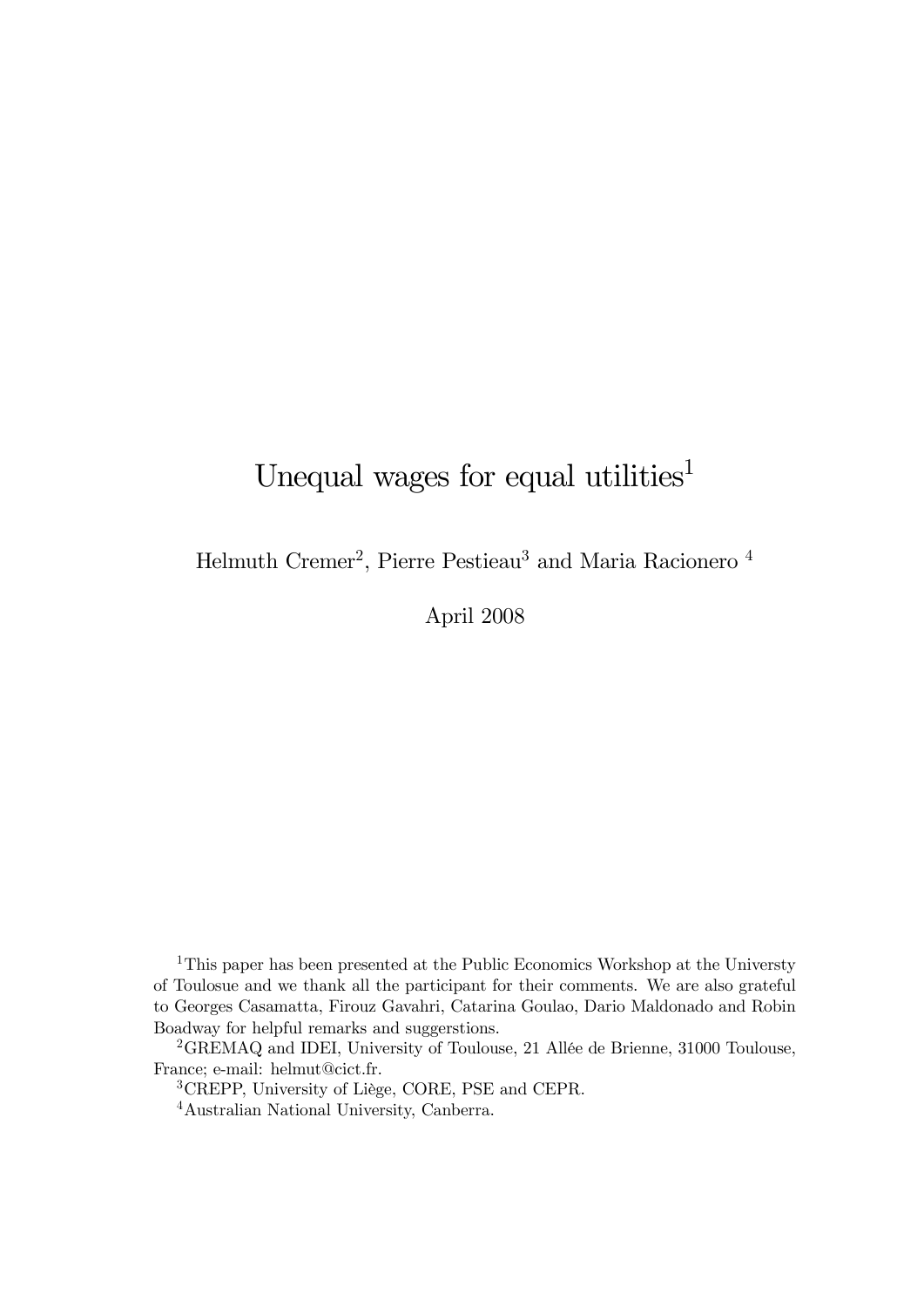#### Abstract

When educational policy is supplemented by a redistributive income tax, and when individuals differ in their ability to benefit from education, the optimal policy is typically rather regressive. Resources are concentrated on the most able individuals in order to get a "cake" as big as possible to share among individuals through income taxation. In this paper we put forward another reason to push for regressive education. It is not linked to heterogeneity in innate ability to benefit from education but to pervasive non-convexities that arise in the optimal income tax problem when individual productivities are endogenous. For simplicity we assume a linear education technology and a given total education budget. To give the equal wage outcome the best chance to emerge, we also assume that individuals have identical learning abilities. Nevertheless, it turns out that in the first-best inequality is always preferable to equality. Even more surprisingly, this conclusion remains valid in the second-best (unless ad hoc restriction on the feasible degree of a wage differentiation. are imposed). This is in spite of the fact that wage equalization would eliminate any need for distortionary income taxation.

JEL:H20, I20, D63

Keywords: education policy, optimal income taxation, equal opportunity.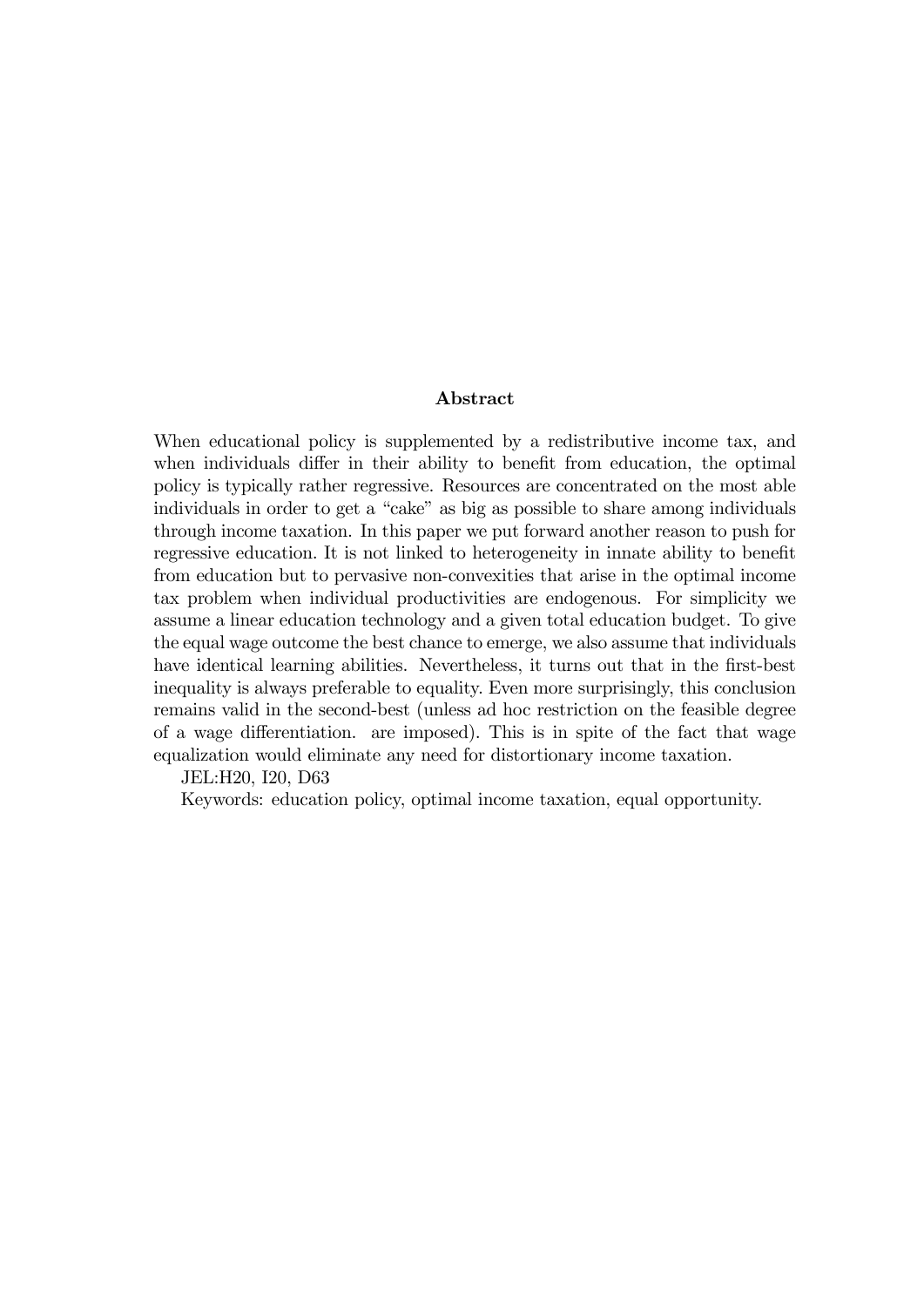## 1 Introduction

One of the main rationales for public involvement in education is redistribution. In the literature, the design of an optimal educational policy is usually combined with that of a redistributive income tax. In that framework education is not the only channel of redistribution; there is also in a second stage an income tax that can alter social welfare. The government's problem is first to determine the amount and distribution of public education and then to design the structure of the income tax. The standard approach is to assume a population of individuals who differ in their ability to benefit from education. This heterogeneity typically implies a rather regressive distribution of public education: resources are concentrated on the most able individuals in order to get a "cake" as big as possible to share among individuals through income taxation; see e.g., Bruno (1976), Hare and Ulph (1979) and Ulph (1977). Note that this "perverse" distribution effect just mentioned is partially mitigated when we introduce decreasing returns of educational spending.<sup>1</sup>Naturally, if we restrict the exercise to the first stage, the solution is also different and tends to be less regressive. This is shown for instance by Arrow (1971) who studies the optimal distribution of a given amount of public expenditure among individuals differing in their learning ability without accounting for the possibility of subsequent income redistribution.

In this paper we put forward another reason to push for regressive education. It is not linked to heterogeneity in innate ability to benefit from education but to pervasive non-convexities that arise in the optimal income tax problem when individual productivities are endogenous (depend on education). To make it as clear as possible, we assume away differences in learning abilities, decreasing returns of education and we suppose that the total amount of public expenditure on education is given. We shall discuss the implications of those three assumptions in the concluding section.

This point that unequal wages are to be preferred over equal wages has been

<sup>&</sup>lt;sup>1</sup>Bovenberg and Jacobs (2005) and Maldonado (2007).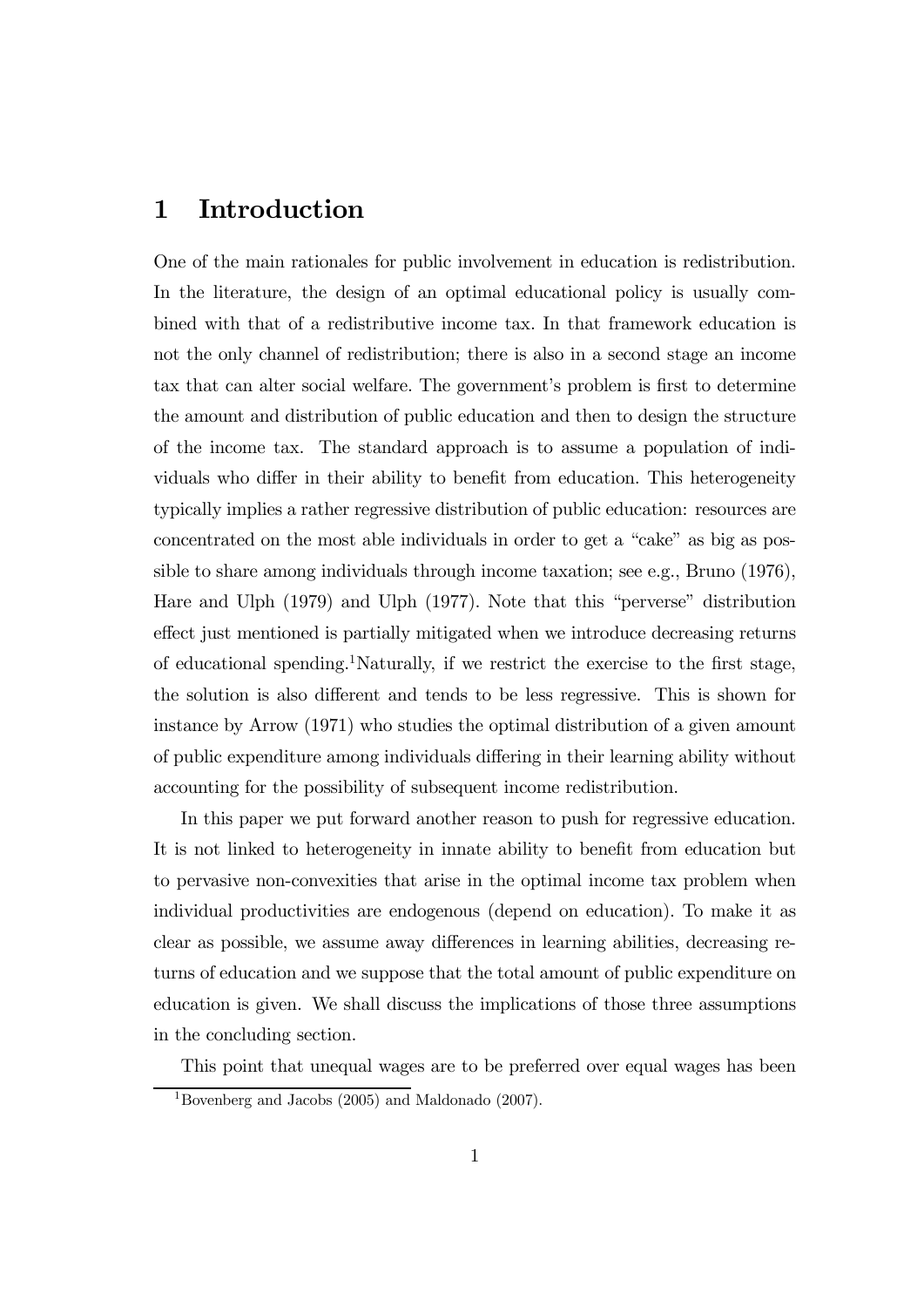neglected so far, at least in the polic finance literature.<sup>2</sup> It is however wellknown in family economcs. Becker  $(1985)^3$  shows that educatioanl investment produces increasing returnsand this thereby generates a strong incentive for a division of laboreven among basically identical persons. Becker uses this argument to explain the observed divisionof labor in households and families.Our analysis differs from his in two important respects. First our scope is not th cooperative family but the whole society. Second we are concernned not only by first best redistribution that is implicit in Becker's work but also by second best otmal solutions.

We show that when the general redistributive framework includes an education policy that determines the distribution of wage and an optimal income tax  $\dot{a}$  la Mirrlees, then the most unequal distribution of wage happens to be desirable from the standpoint of social welfare maximization. In other words, in our setting, it is "more efficient" to redistribute income rather than to equalize wages.

This rather surprising and to some extent counter-intuitive result has to be interpreted with great care. It does have practical relevance because the effects that are at work in our simple setting (and the push for a corner solution) are also going to be relevant in much more complex (and realistic) frameworks. Consequently, the advocates of a progressive education policy have to show that there are benefits to wage equalization that outweigh the non-convexities we are putting forward. We shall revisit this issue in the concluding section. In the meantime let us just point out that our result is clearly at odds with the literature on equal opportunity that would recommend wage equality.<sup>4</sup> In fact, we here have a tradeoff between equal opportunity and utilitarian welfare maximization. It is also at odds with the observation that in many countries public spending in education, but also in health is more redistributive than income taxation. If such an observa-

<sup>&</sup>lt;sup>2</sup>Note however that it is implicitly acknowledged by Bovenberg and Jacobs (2005) who avoid it by making suitable assumptions on the education technology. There is also a recent paper by Brett and Weymark (2008) who study the impact of changing skill levels on everyone's optimal consumptions and optimal marginal tax rates.

 $3$ See also Becker (1991) chapter 2.

<sup>4</sup>Romer (1998), Athanasiou (2007).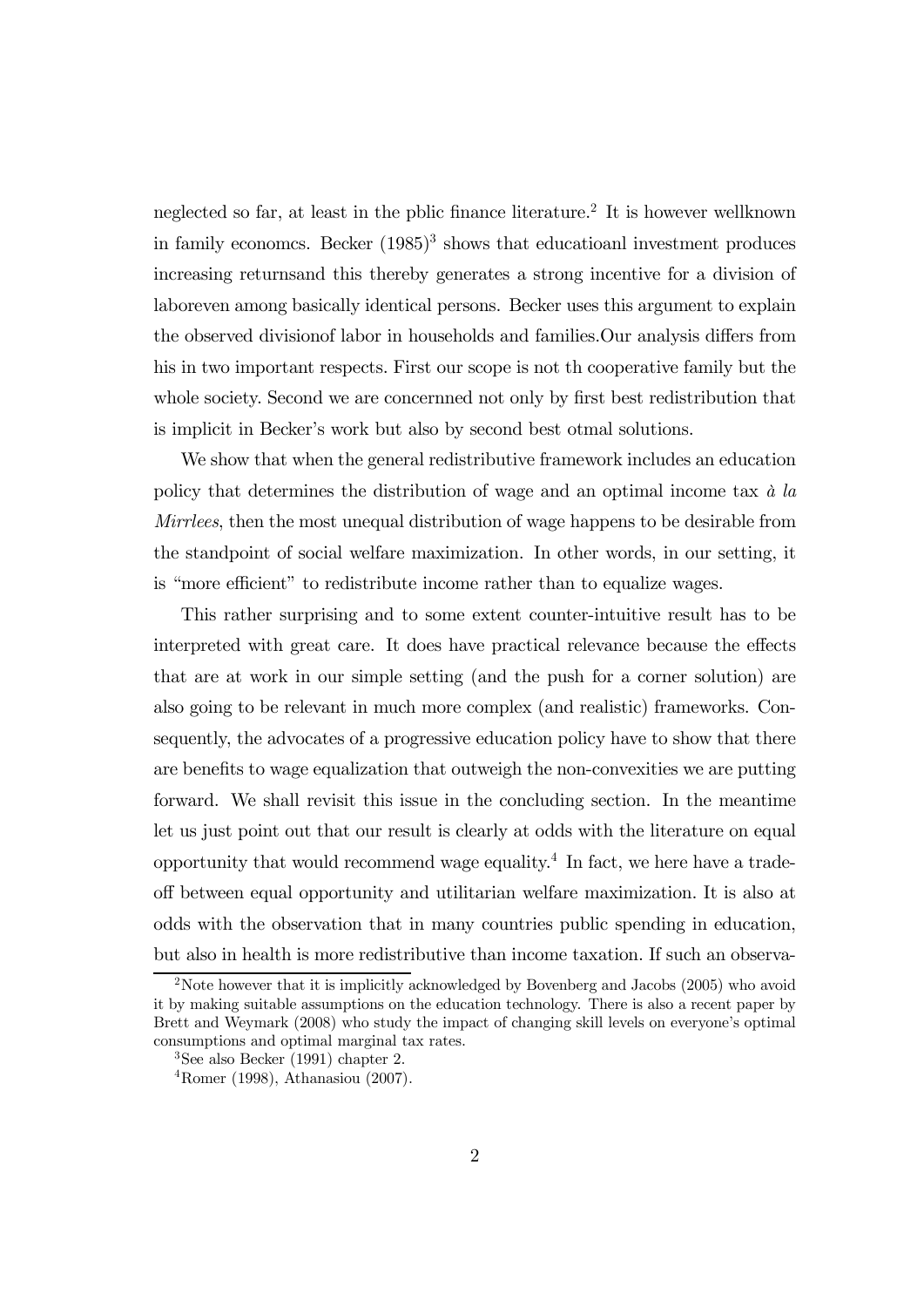tion is correct and if it is seen from the perspective of our results it suggests that effective income taxation is far from being optimal.

To keep our arguments as simple as possible, we use the two-ability version of Mirrlees (1972)'s model by Stiglitz (1982). Stiglitz studies the optimal income tax schedule where there is a fraction  $n_i$  of workers with productivity  $w_i$   $(i = 1, 2)$ . Traditionally, both  $(n_1, n_2)$  on the one hand and  $(w_1, w_2)$  are given. The only restriction is that  $w_2 > w_1$ . Recently there has been some attempts to study the incidence of a change in  $n_1/n_2$  over the optimal tax schedule and the extent of redistribution.<sup>5</sup> Yet there exist no study on the incidence of a change in  $w_1$  and  $w_2$ .

Suppose now that through its educational policy the government can choose the vector  $(w_1, w_2)$  subject to some constraint  $n_1w_1 + n_2w_2 = a$  (constant to be specified below). This amounts to assuming that wages are determined by education expenditures through a linear technology and that the total education budget is given. The natural question to ask is what is the most desirable distribution of  $(w_1, w_2)$  given that whatever the vector  $(w_1, w_2)$  chosen there will be some redistributive taxation policy. At first glance, one is tempted to lean towards equal wages,  $w_1 = w_2$ . This appears to be the most "natural" solution at least with a concave social welfare function (when society cares for equality). Furthermore with equal wages, there is no need to resort to distortionary taxation to redistribute incomes. Consequently, a first-best policy is attainable.

We show in this paper that such an intuitive thinking is wrong and that the optimal distribution of abilities is the most unequal one. In the first-best, one easily shows that with quasi linear preferences individual utility is a *convex* function of w so that the equal wages solution is a local social welfare minimum. By endowing one type of individual with maximum ability we get more aggregate utility than by endowing both types with average ability. Second-order conditions are more complicated with general preferences but we provide a simple argument to show

<sup>&</sup>lt;sup>5</sup>Boadway and Pestieau (2007).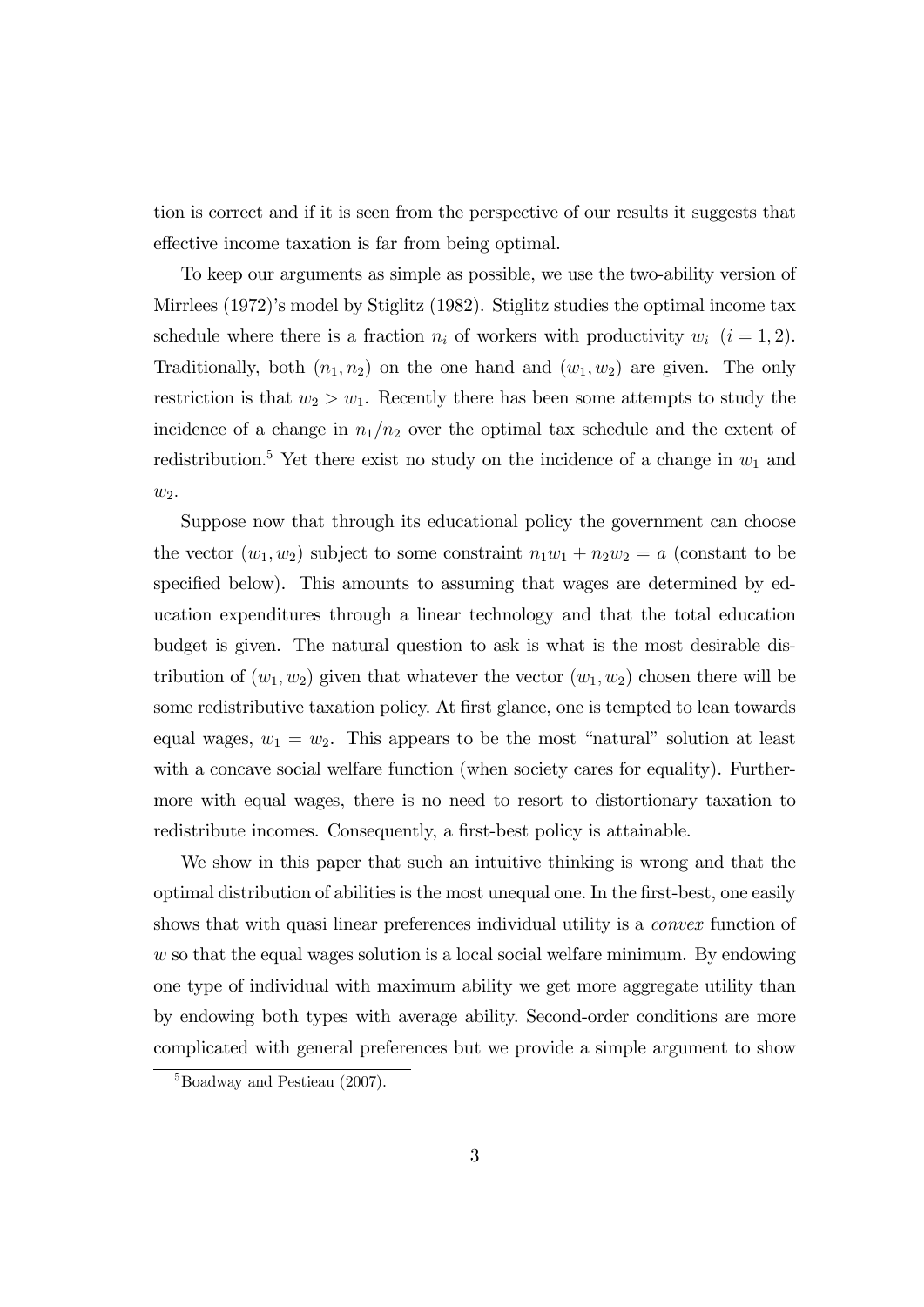that wage differentiation always dominates wages equalization. All these results are obtained in a first-best setting, when there is no asymmetric information that hinders income distribution. When wages are not observable in the second stage one would expect the case for equal wages to be considerably strengthened. Quite surprisingly this turns out no to be the case. Specifically, we show that in a secondbest setting, the most unequal distribution of productivity remains desirable if it implies zero productivity for all but one type. It is only when there is a positive "productivity floor" (implying an exogenous limit to wage differentiation), that an equal distribution of productivity may become desirable in a second-best setting.

The rest of this paper is organized as follows. After introducing the basic model, we first deal with the first-best setting (Section 3) and then with the second best-one (Section 4). In Section 5, we present a numerical example.

### 2 The economy

In the line of Stiglitz (1982) we consider two types of individuals  $i = 1, 2$  with relative size  $n_i > 0$  (so that  $n_1 + n_2 = 1$ ) and identical utilities

$$
u_i(x_i, \ell_i), \tag{1}
$$

where  $x_i$  is consumption of a numeraire good and  $\ell_i$  labor supply. Productivities (or wages)  $w_i$  are endogenous and satisfy what we call the educational technology. We characterize this technology through  $\Gamma$  the set of feasible wages that is defined by

$$
\Gamma = \{(w_1, w_2) | n_1 w_1 + n_2 w_2 = 2 \text{ and } w_i \ge \underline{w}\} \text{ with } 1 \ge \underline{w} \ge 0. \tag{2}
$$

In words we have a linear technology according to which earnings ability can be "transferred" between types on a one by one basis. To understand this formulation assume first that  $\underline{w} = 0$ . In that case the education technology has two extreme cases. One is the complete equalization of wages  $w_1 = w_2 = 1$  and the other is the maximum wage inequality with say  $w_1 = 0$  and  $w_2 = 1/n_2$  where all educational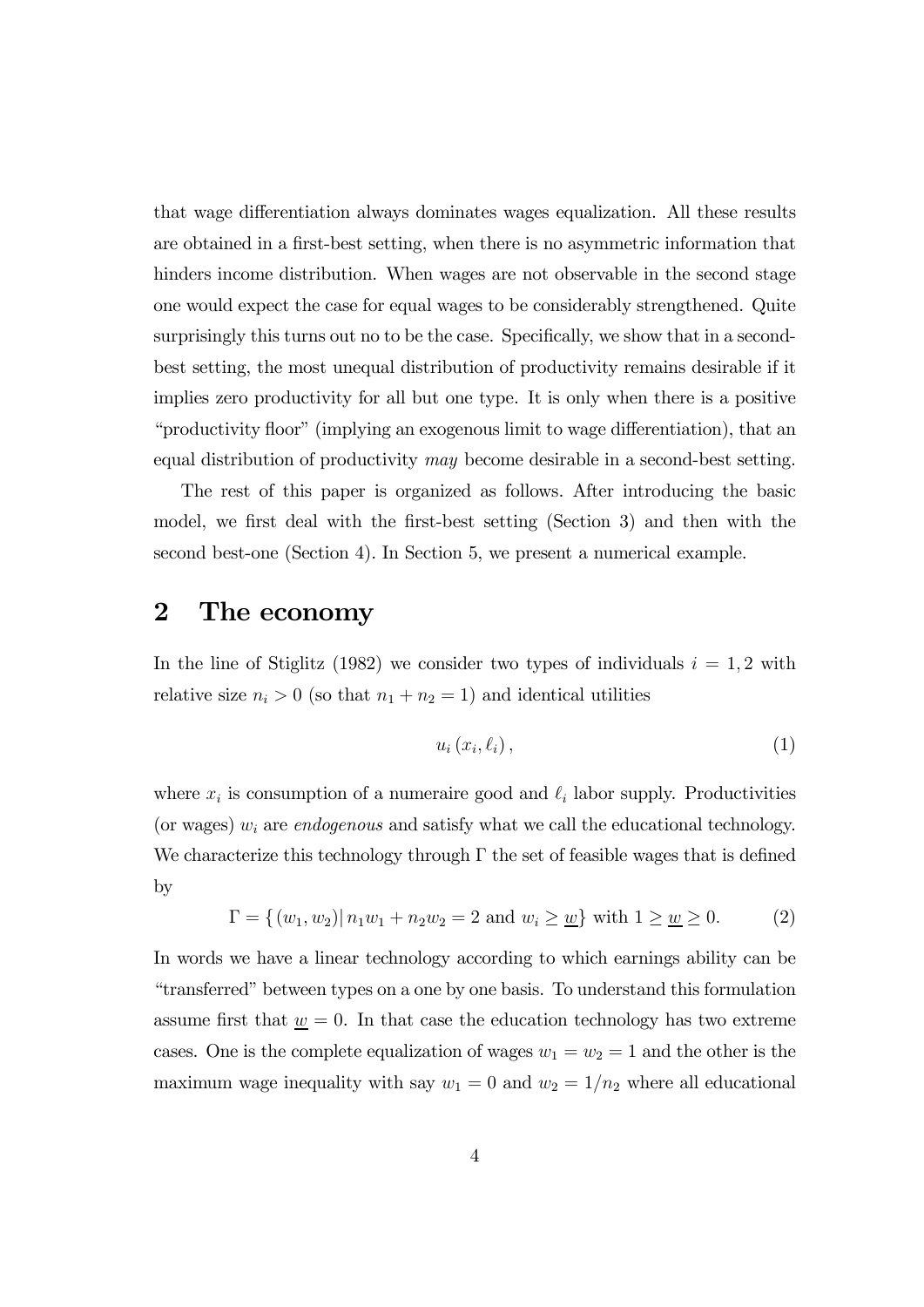resources are devoted to type 2 individuals. The role of  $\underline{w}$  is to limit the scope of wages inequalities that is feasible.

We specify the education technology in terms of wages to make the link to the optimal taxation literature. The formalization we use may appear somewhat unusual, but can be derived from a more conventional specification of the education technologies as it is often found in the literature. Following Ulph (1977) we can specify individual wages as  $w_i = \phi_i(\theta_i, e_i)$ , where  $\theta_i$  is (exogenous) ability to benefit from educations and  $e_i$  is education expenditure. This is exactly equivalent to the technology we use if  $(i)$  individuals are identical ex ante  $(\theta_i)$  is the same for all), (ii)  $\phi$  is linear in  $e_i$  (for instance  $w_i = Ae_i$  where A is some constant) and *(iii)* the total budget for education expenditures is fixed at  $E$  (so that  $n_1e_1 + n_2e_2 = E$ .<sup>6</sup>

To evaluate welfare, we adopt a symmetric social criterion:

$$
W=\sum n_{i}\psi\left( u_{i}\right) ,
$$

where  $\psi(\cdot)$  is concave. An extreme form of  $\psi(\cdot)$  yields the Rawlsian criterion:

$$
W = \min[u_1, u_2].
$$

For the remainder of the paper we assume for notational convenience and without loss of generality that  $n_1 = n_2 = 1/2$ .

<sup>&</sup>lt;sup>6</sup>For instance, we would have  $w_1 = \theta_1 e^{\alpha}$  and  $w_2 = \theta_2 e_2^{\alpha}$  where  $\theta_1 \neq \theta_2$  reflects different learning ability and  $\alpha \leq 1$  implies decreasing returns. In our paper  $e_1 + e_2 = 2$ ,  $\alpha = 1$  and  $\theta_1 = \theta_2 = 1$ . To be more precise, this specification yields (2) with  $\underline{w} = 0$ . To generate a positive level of  $\underline{w}$  we would have to add a constraint specifying a minimum level of  $e_i$ .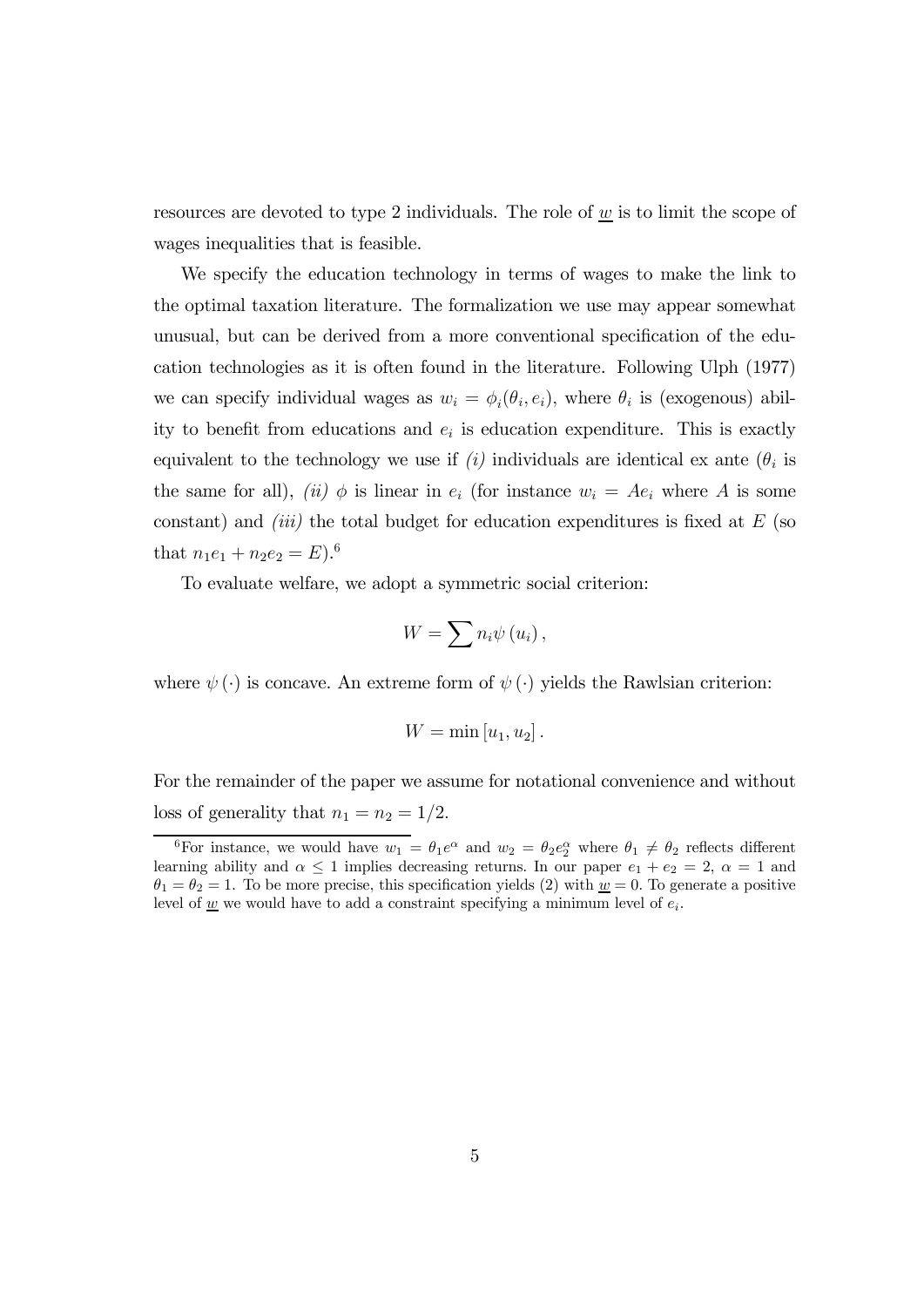# 3 First-best

#### 3.1 General problem: statement

Assume full information and free use of lump-sum transfers. The optimal allocation is then determined by solving:

$$
\max_{\ell_i, w_i, T_i} \qquad W = \Psi[u(w_1\ell_1 - T_1, \ell_1)] + \Psi[u(w_2\ell_2 - T_2, \ell_2)],\tag{3}
$$

s.t. 
$$
w_1 + w_2 = 2,
$$
 (4)

$$
T_1 + T_2 = 0 \tag{5}
$$

$$
w_i \geq \underline{w}.\tag{6}
$$

This is similar to the standard first-best benchmark considered by Stiglitz (1982), except that we have endogenous wages. We concentrate on the first-order condition with respect to  $w_i$ . Substituting for  $w_2 = 2 - w_1$  and differentiating yields

$$
\frac{\partial W}{\partial w_1} = (\ell_1 - \ell_2)\lambda,
$$

where  $\lambda > 0$  is the Lagrange multiplier of the resource constraint (5). This FOC is always satisfied for  $w_1 = w_2 = 1$  (along with  $\ell_1 = \ell_2$ ) so that one might be tempted to think that the solution implies equalization of wages. However, we cannot simply assume that the SOC to be satisfied here. The SOCs condition for the general problem (with 6 decision variables) is complicated but the potential for nonconvexities can be illustrated by considering a special case.

#### 3.2 Quasi-linear illustration

Assume quasi-linear preferences specified by  $u_i(x_i, \ell_i) = x_i - v(\ell_i)$ . With such preferences it is plain that Pareto efficiency requires the maximization of "surplus" given by

$$
S = w_1 \ell_1 + w_2 \ell_2 - v(\ell_1) - v(\ell_2).
$$

Furthermore individual labor supplies  $\ell_i$  can be expressed solely as a function of  $w_i$  (there is no income effect). Substituting  $w_2 = 2 - w_1$  we then reduce the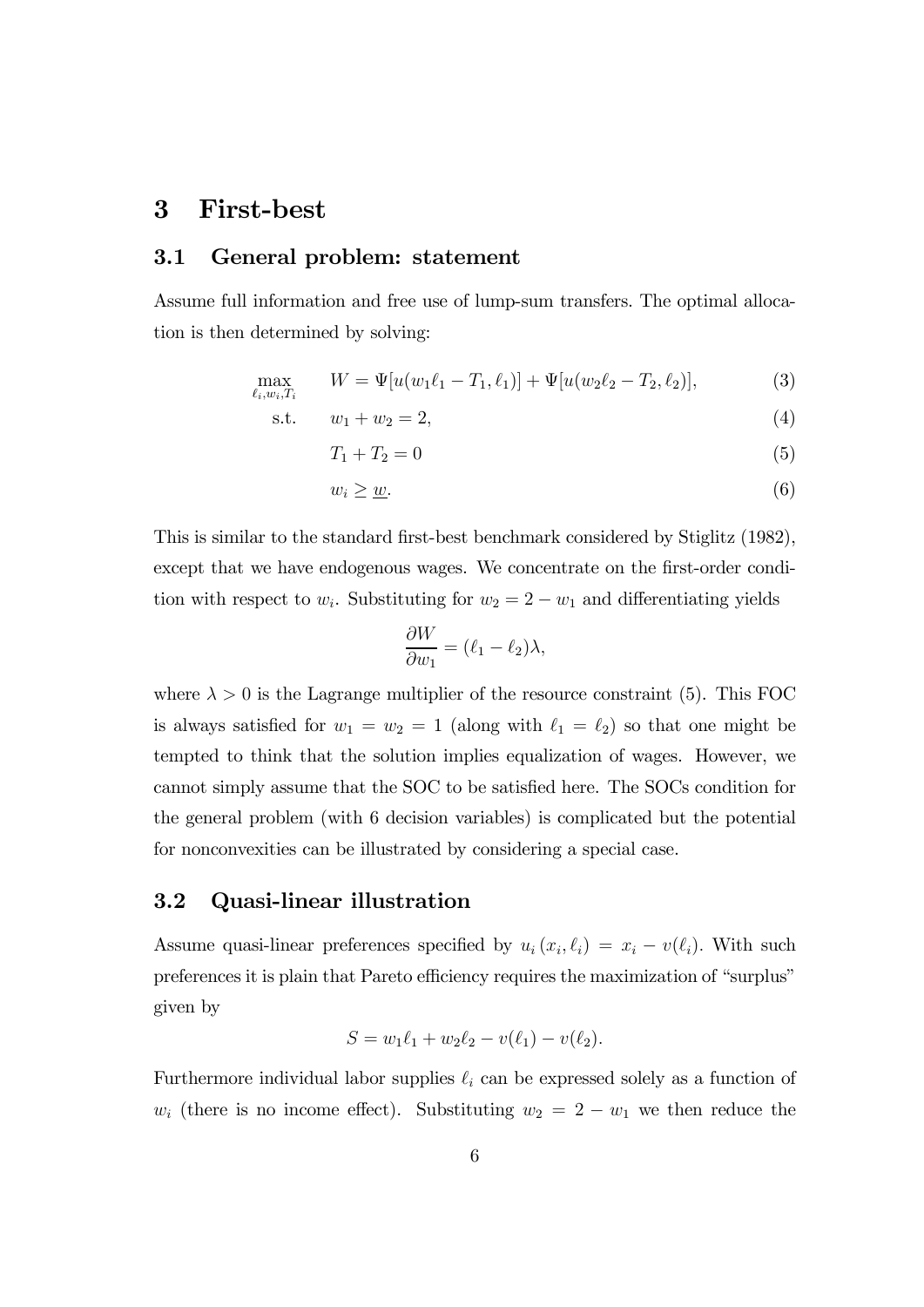problem to a single dimension and write  $S(w_1)$ . Differentiating yields

$$
\frac{dS}{dw_1} = \ell_1(w_1) - \ell_2(2 - w_1), \tag{7}
$$

$$
\frac{d^2\widetilde{S}}{dw_1^2} = \frac{d\ell_1}{dw_1} + \frac{d\ell_2}{dw_2} > 0,
$$
\n(8)

which shows that  $S(w_1)$  is a convex function convex. Consequently, with quasilinear preferences equalization of wages is never optimal. Instead, we have a corner solution which involves "maximum differentiation". Specifically, when it is feasible (i.e, when  $\underline{w} = 0$ ) one individual will have a zero wage (and not work at all) while the other one will have a positive wage (namely  $w_i = 2$ ) and labor supply. When  $\underline{w} > 0$ , this extreme solution is not feasible. However, it continues to be true that wages ought to be differentiated as much as possible.

To sum up, the maximal wage differentiation maximizes the size of total surplus and thus applies at all Pareto efficient allocations. When  $\Psi$  is strictly concave, social welfare is maximized when utilities are equalized. This is achieved through lump-sump transfers. Recall that we are in a first-best world for the time being so that redistribution (of incomes) does not involve any efficiency loss.

#### 3.3 General problem: solution

With general preferences we can no longer reduce the problem to a single dimension and the SOCs are too complicated to be conclusive. However, we can use a different approach and directly compare the relevant levels of welfare, namely  $W<sup>I</sup>$ (achieved when  $w_1 = w_2 = 1$ ) and  $W^C$  (achieved when, say,  $w_1 = (2 - \underline{w})$  and  $w_2 = \underline{w}$ , and show that  $W^C \geq W^I$  so that maximum differentiation continues to dominate even with general preferences).

To see this, define the level of labor supply under wage (and consumption) equalization

$$
\ell^{I} = \arg \max_{\ell} \Psi \left[ u \left( \ell, \ell \right) \right] + \Psi \left[ u \left( \ell, \ell \right) \right]. \tag{9}
$$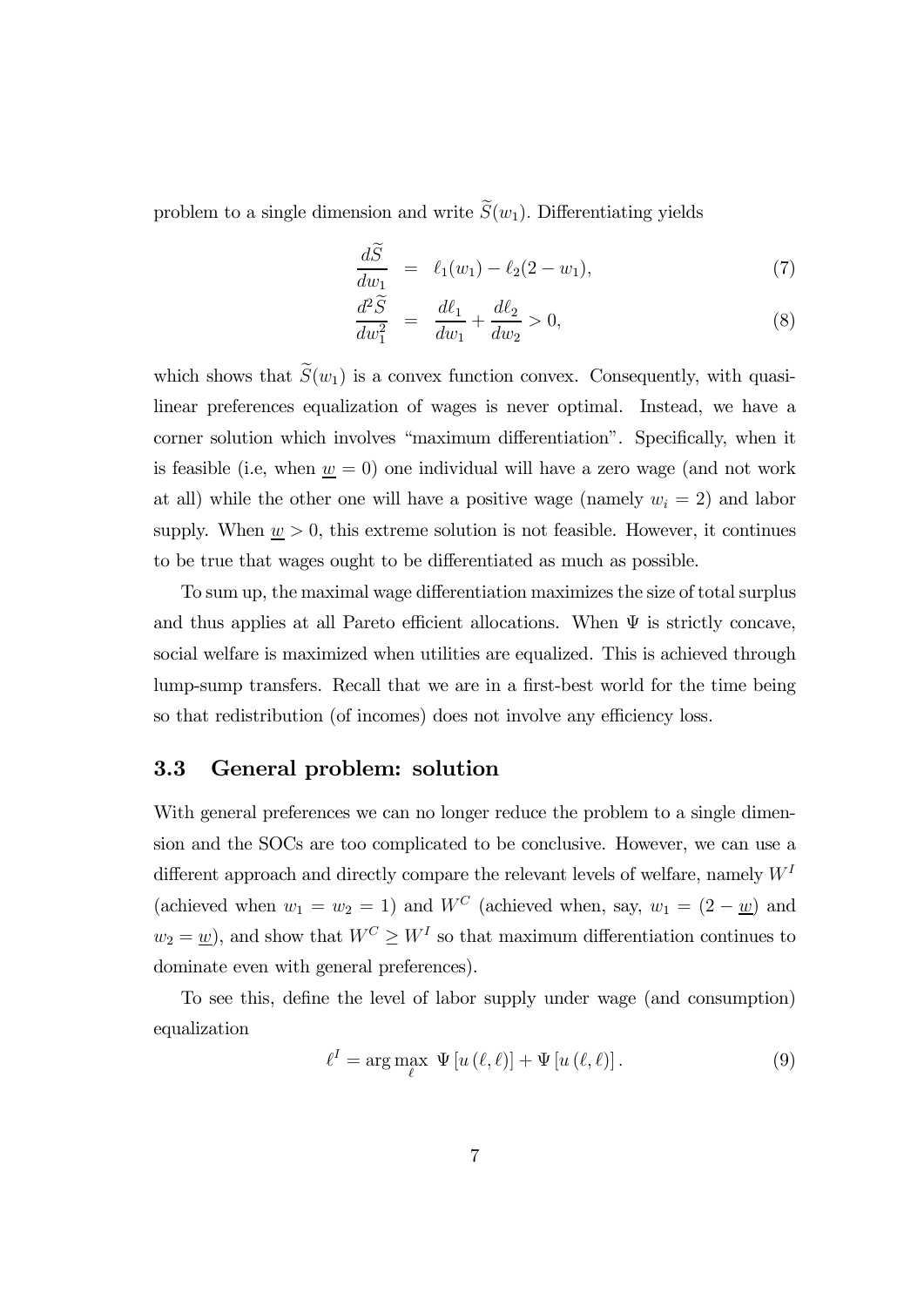Maximum welfare is then given by

$$
W^{I} = \Psi \left[ u \left( \ell^{I}, \ell^{I} \right) \right] + \Psi \left[ u \left( \ell^{I}, \ell^{I} \right) \right]. \tag{10}
$$

At a corner solution with  $w_1 = (2 - w)$  and  $w_2 = w$ , maximum welfare is given by

$$
W^{C} = \max_{\ell_1, \ell_2, T} \Psi \left[ u \left( w_1 \ell_1 - T, \ell_1 \right) \right] + \Psi \left[ u \left( w_2 + T, \ell_2 \right) \right] \tag{11}
$$

where  $T$  is a lump-sum transfer. By setting  $T$  to equalize consumption levels (which is generally *not* the optimal level)<sup>7</sup> we obtain

$$
W^C \ge \max_{\ell_1,\ell_2} \Psi\left[u\left(\frac{w_1\ell_1 + w_2\ell_2}{2}, \ell_1\right)\right] + \Psi\left[u\left(\frac{w_1\ell_1 + w_2\ell_2}{2}, \ell_2\right)\right].
$$

By setting  $\ell_1 = \ell_2 = \ell^I$  (which is again generally not optimal) and using  $w_1 =$  $(2 - w)$  and  $w_2 = w$  we then obtain

$$
W^{C} \geq \Psi \left[ u \left( \ell^{I}, \ell^{I} \right) \right] + \Psi \left[ u \left( \ell^{I}, \ell^{I} \right) \right] = W^{I}.
$$

Consequently, the corner solution dominates because for  $w_1 = (2 - \underline{w})$  and  $w_2 = \underline{w}$ there are feasible choices of labor supplies and transfer which yield (at least) the same level of welfare as under wage equalization.

To sum up, we have the following proposition

**Proposition 1** Assume that preferences are represented by  $u_i(x_i, \ell_i)$  and that wages can be chosen according to  $w_1 + w_2 = 2$ , with  $w_i \geq \underline{w}$ . When individual types are observable (so that personalized lump-sum transfers are available), the level of welfare achieved under maximum wage differentiation (with  $w_i = \underline{w}$  and  $w_j = 2 - \underline{w}$ ) is always at least as high as (and generally higher than) the level of welfare achieved under wage equalization (with  $w_1 = w_2 = 1$ ).

In words, in a first-best setting, equalization of wages (according to the linear technology considered here) is at best useless and generally yields a reduction in welfare. Roughly speaking, the best strategy is thus to redistribute incomes

<sup>&</sup>lt;sup>7</sup>Unless for instance  $\Psi$  is linear while u is strongly separable.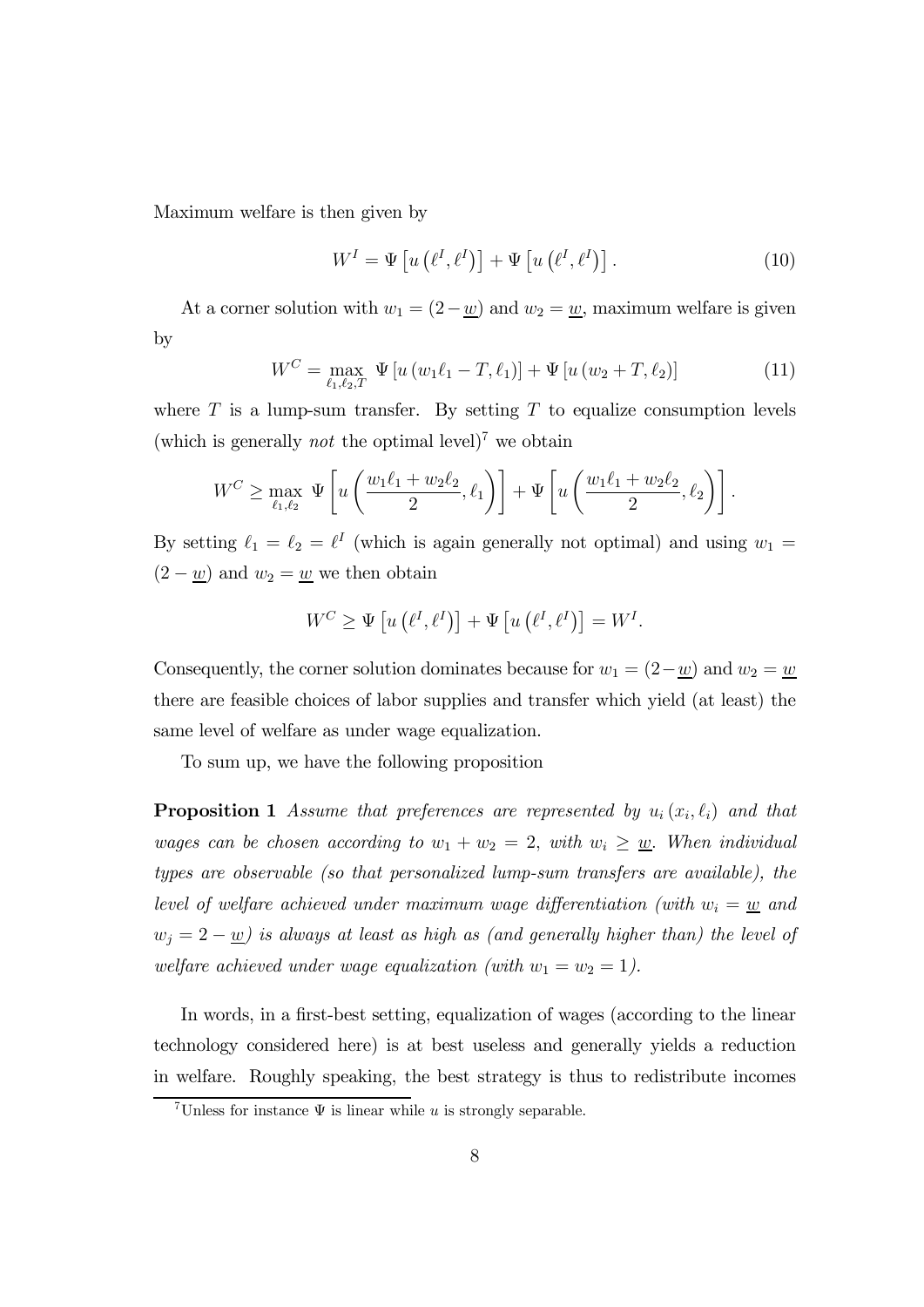rather than abilities. Recall that with the linear education technology considered, redistribution of abilities does not involve any efficiency loss per se (the total cake does not become smaller). Yet, it proves not to be desirable.

Even though this result may at first seem surprising, the intuition becomes obvious under closer scrutiny. Consider the simplest case with  $\underline{w} = 0$ . Then if we go from equal wages to way  $w_2 = 2$ , individual 2's wage is effectively doubled. This means that we can produce the same output as under equal wages by having only one individual work. The proof of Proposition 1 is constructed around this argument (which becomes slightly more complicated when  $\underline{w} > 0$ ).

### 4 The second-best

So far we have assumed full information under which redistribution of incomes through lump-sum taxes and transfers is possible and does not involve any efficiency loss (we move along the Pareto frontier). We now turn to a setting of symmetric information and assume that only income  $y_i = w_i \ell_i$  is publicly observable, while wages and labor supplies are private information. This is the information structure on which most of the optimal tax literature is based. In this setting the case for equalization of wages appears to be considerably strengthened. Specifically, when wages are equalized, distortionary redistribution of incomes is not needed. Conversely, the maximal wage differentiation may, as shown in the previous section, yield a bigger "cake", but it is not clear if it remains bigger once the efficiency losses of income redistribution are incurred.

Quite surprisingly, when  $\underline{w} = 0$ , maximal wage differentiation continues to dominate even in a second-best setting. We show this through two propositions. The first one is of limited scope and applies only to some classes of utility functions. However, it provides some interesting intuition. The second one applies to all utility functions but is established in a more indirect way.

To specify the second-best problem, we can start from the first-best problem,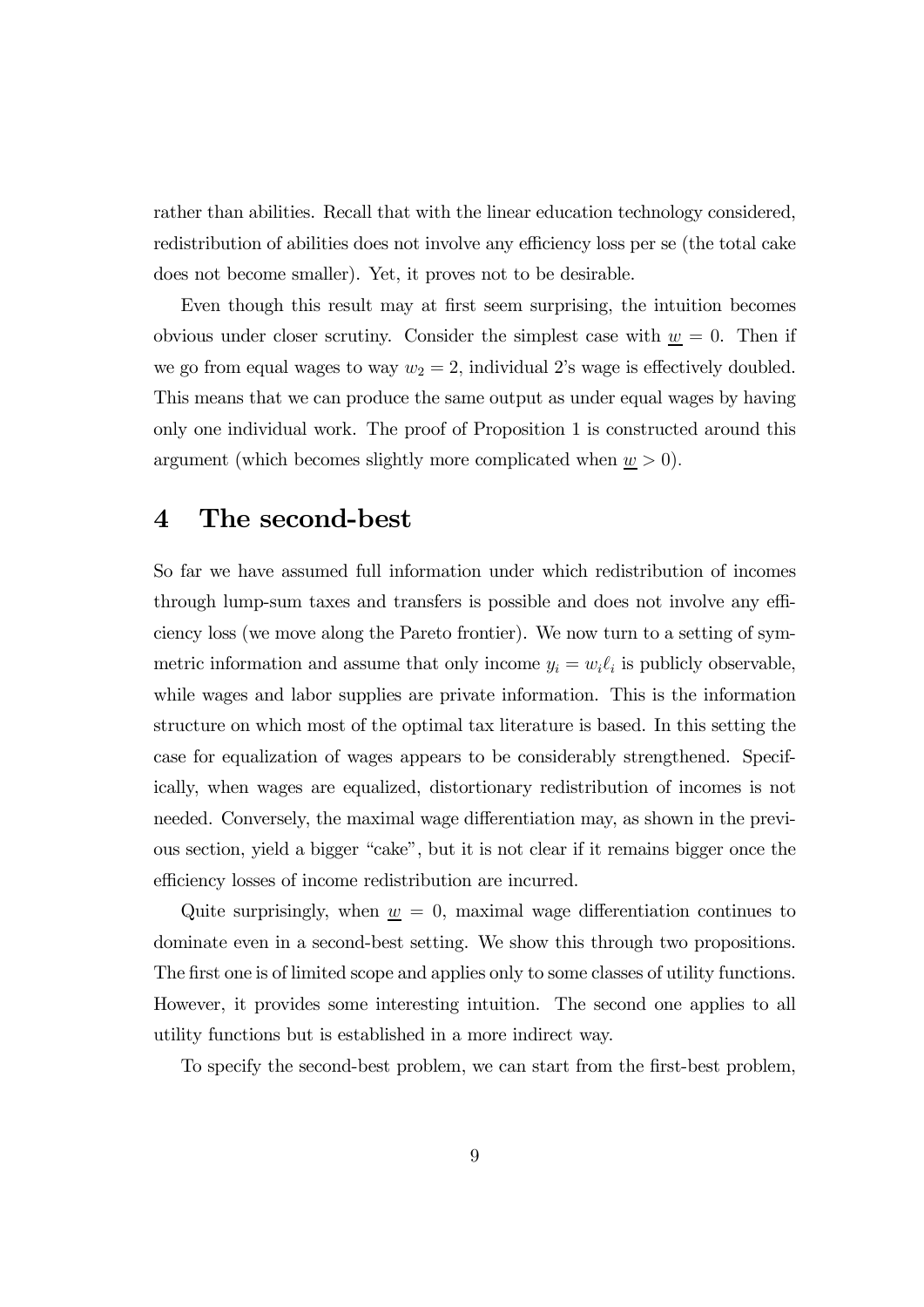$(3)$ – $(6)$  to which we have to add the following two incentive constraints

$$
u(x_i, \ell_i) \ge u(x_j, \tilde{\ell}_j) \qquad i, j = 1, 2; i \ne j,
$$

where  $\ell_j = w_j \ell_j / w_i$  is the labor supply of individual i mimicking individual j. Observe that when  $w_j \ell_j > 0$ ,  $\ell_j$  is only defined if  $w_i > 0$ . An individual with zero wage can never mimick an individual with positive wage (and labor supply).

Now, assume  $w = 0$  and consider an allocation with maximum wage differentiation and say  $w_1 = 0$  and  $w_2 = 2$ . Assume for the time being that the first-best allocation (solution to  $(3)–(6)$ ) implies

$$
u(x_2, \ell_2) \ge u(x_1, 0) \tag{12}
$$

so that the productive individual (who works) has a utility level that is at least as high as that of the non productive individual (who does not work). In that case it is plain that the first-best solution is also the second-best solution. Put differently, the full information optimum remains implementable under asymmetric information. To see this note that (12) implies that the incentive constraint of type 2 individuals is satisfied because with  $w_1 = 0$  we have  $\ell_2 = \ell_1 = 0$ .<sup>8</sup> Furthermore with  $w_1 = 0$  type 1 individuals cannot mimick type 2 individuals. We thus have the following proposition:

**Proposition 2** Assume  $\underline{w} = 0$ . When the first-best solution with  $w_i = 0$  and  $w_j = 0$  $2(i, j = 1, 2; i \neq j)$  implies  $u(x_j, \ell_j) \geq u(x_i, 0)$ , then it can also be implemented if individual incomes are observable while wages and labor supplies are not.

This proposition applies to a number of interesting settings. In particular, it holds for the Rawlsian welfare function or with quasi linear preferences when  $\Psi$  is linear (simple utilitarian criterion). However, there are also many instances where it does not apply. A prominent and well known example is the case of separable preferences  $u(x,\ell) = f(x) - g(\ell)$ , where the first-best implies  $x_1 = x_2$  so that

<sup>&</sup>lt;sup>8</sup>This is no longer true when  $w > 0$ .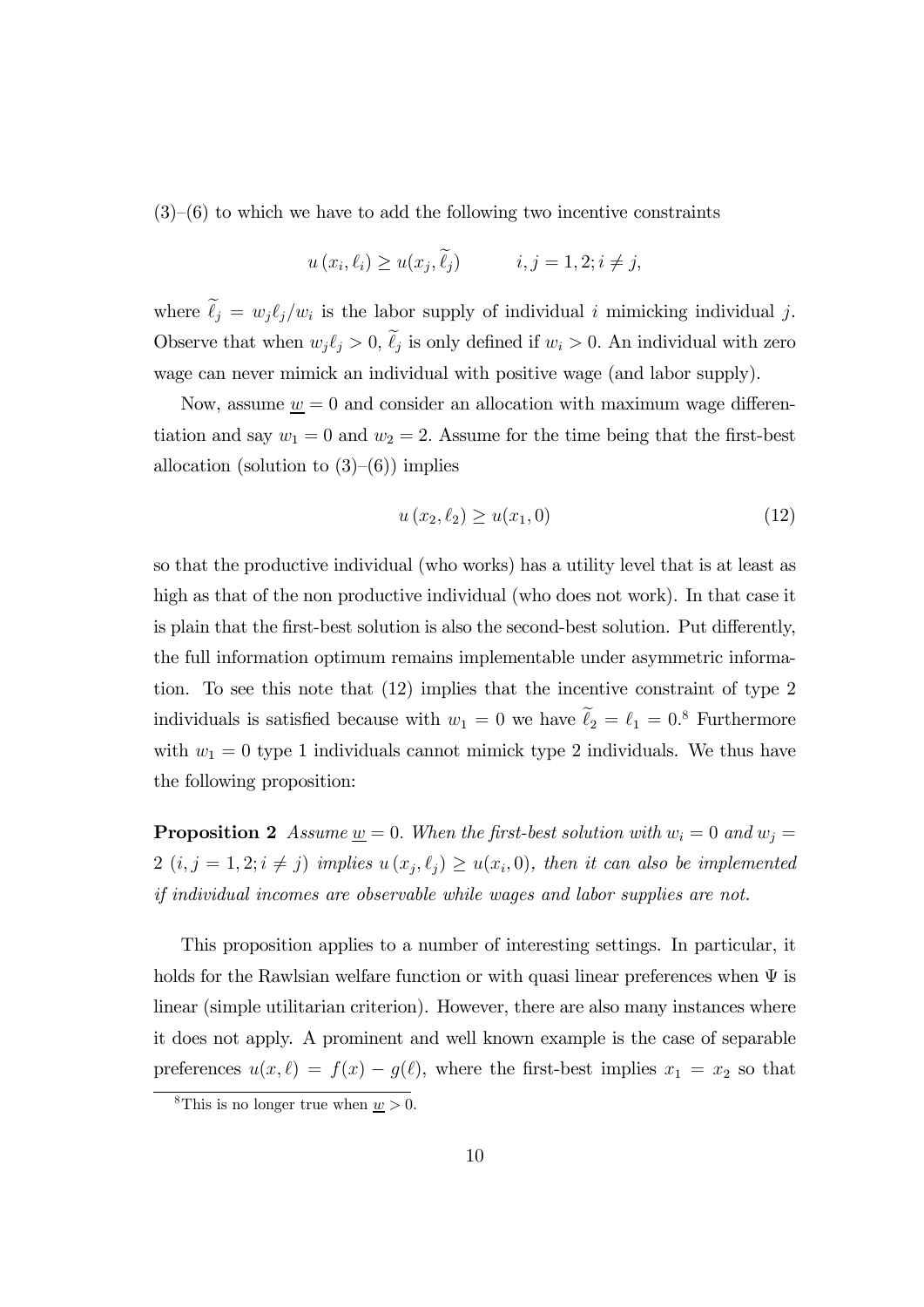(12) is violated under maximum wage differentiation (the productive individual is worse off than the unproductive individual).

When Proposition 2 applies, the first-best solution can be implemented in the second-best. Consequently first and second best solutions coincide (and both imply maximum wage differentiation). When (12) is violated, the first-best solution can no longer be implemented in the second best. However, as long as  $w = 0$  we can show that maximum wage differentiation continues to dominate the solution with equal wages.

Recall that with equal wages the best solution is achieved with  $x_i = \ell_i = \ell^I$ , where  $\ell^I$  is defined by (9). Since individuals are treated identically this is both a first- and a second best solution. Now consider again an allocation with maximum wage differentiation and say  $w_1 = 0$  and  $w_2 = 2$ . Set  $\ell_2 = \ell^I$  and define  $\hat{T}$  such that

$$
u(\widehat{T},0) = u(\ell^I, \ell^I). \tag{13}
$$

Observe that  $T < l^I$  (utility being decreasing in  $l$ ). It is then easy to verify that the allocation defined by  $x_1 = \hat{T}$ ,  $\ell_1 = 0$ ,  $x_2 = 2\ell^I - \hat{T}$  and  $\ell_2 = \ell^I$ , is feasible, Pareto dominates the equal wage solution  $x_i = \ell_i = \ell^I$  and is incentive compatible. Pareto dominance follows from (13) for individual 1. For individual 2,  $\hat{T} < \ell^I$  implies

$$
u(x_2, \ell_2) = u(2\ell^I - \widehat{T}, \ell^I) > u(\ell^I, \ell^I). \tag{14}
$$

Finally, combining (13) and (14) yields

$$
u(x_2, \ell_2) > u(\widehat{T}, 0),
$$

which implies incentive compatibility.<sup>9</sup> To sum up, we have established the following proposition

**Proposition 3** Assume  $\underline{w} = 0$ . Under maximum wages differentiation with  $w_i =$ 0 and  $w_j = 2$   $(i, j = 1, 2; i \neq j)$  there exists a feasible allocation defined by  $x_i = \hat{T}$ ,

<sup>&</sup>lt;sup>9</sup>To establish (14) one needs  $w_2 = 2$  and thus  $w_1 = 0$ .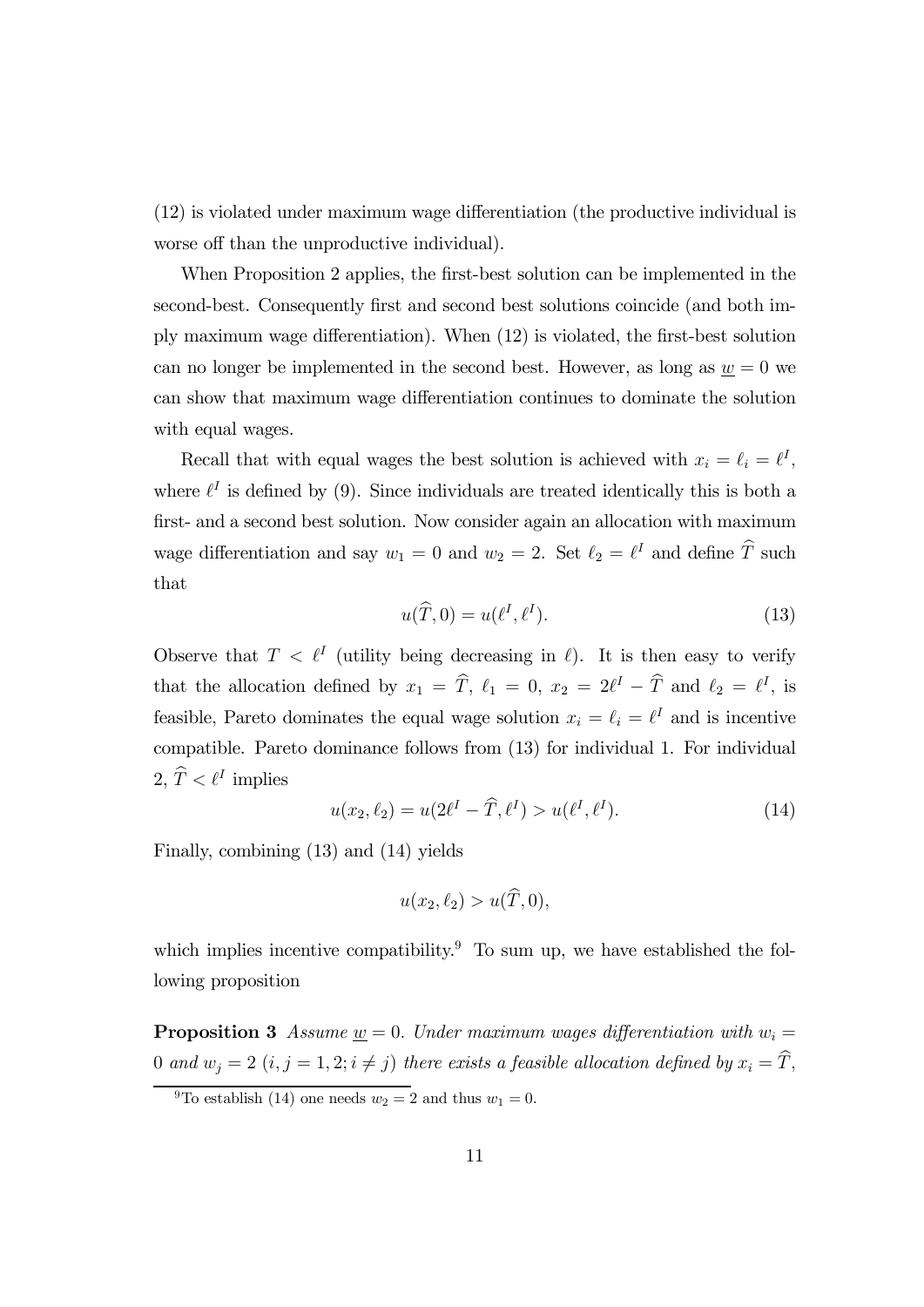$\ell_i = 0, x_j = 2\ell^I - \hat{T}$  and  $\ell_j = \ell^I$  (where  $\hat{T}$  satisfies  $u(\hat{T}, 0) = u(\ell^I, \ell^I)$ ) that Pareto dominates the best equal wage solution  $(x_i = \ell_i = \ell^I)$ , and is incentive compatible.

The allocation we have constructed to establish this proposition is of course in general not the optimal one but this can only strengthen the case against wage equalization.

To sum up, as long as  $\underline{w} = 0$ , wage equalization is never optimal, even in the second-best (i.e., even when it makes potentially costly ex post redistribution unnecessary. However, it is also clear that the assumption  $\underline{w} = 0$  plays a crucial role in the proofs to both propositions. This does not mean that the (second- best) results are reversed as soon as  $\underline{w} > 0$ . However, the dominance of maximum wage differentiation can then no longer be established at the same level of generality; we then can no longer rule out that wage equalization may be optimal in some situation. To illustrate this point we now turn to a numerical example.

### 5 Numerical example

To illustrate the argument at hand we use a quadratic disutility for labor so that in the laissez-faire:

$$
u_i = w_i \ell_i - \ell_i^2 / 2 = w_i^2 / 2.
$$

With such a specification we can represent social indifference curves in the plane  $(w_1, w_2)$ . Using a utilitarian social welfare function, we have:

$$
S = \frac{w_1^2}{2} + \frac{w_2^2}{2}.
$$

Consequently, social indifference curves are quarter circles as represented in Figure 1. When  $w_1 + w_2 = 2$ , we reach the same level  $S = 2$  with  $(w_1, w_2) = (2, 0)$  or  $(0, 2)$ , while wage equalization  $w_1 = w_2 = 1$  yields  $S = 1$ . (a local minimum). To achieve  $S = 2$  under wage equalization one would need  $(w_1, w_2) = (\sqrt{2}, \sqrt{2})$ , which implies  $w_1 + w_2 = 2\sqrt{2} > 2$ . Consequently, to reach the same welfare with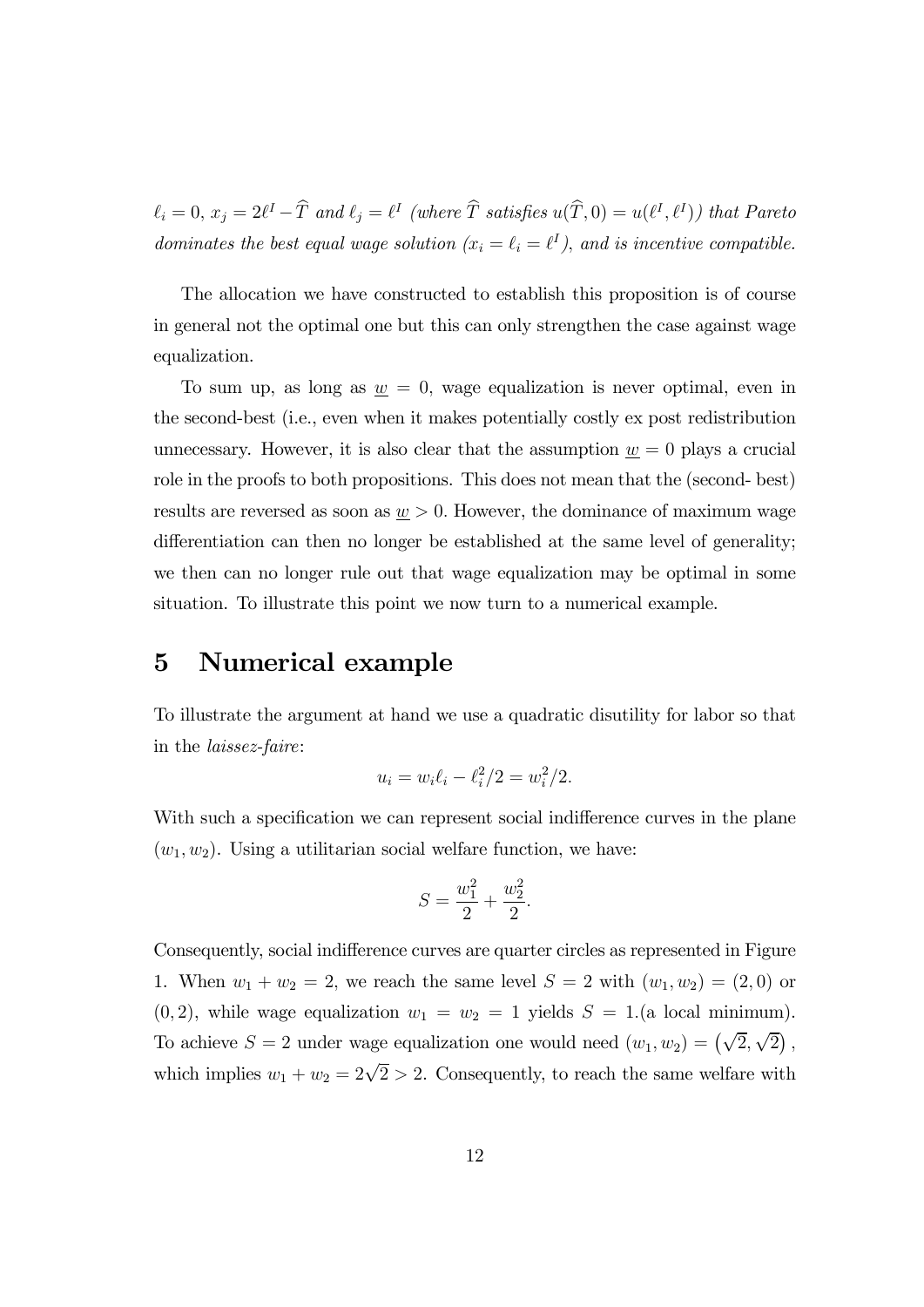Figure 1: Illustration with quasi linear preferences and quadratic disutility of labor.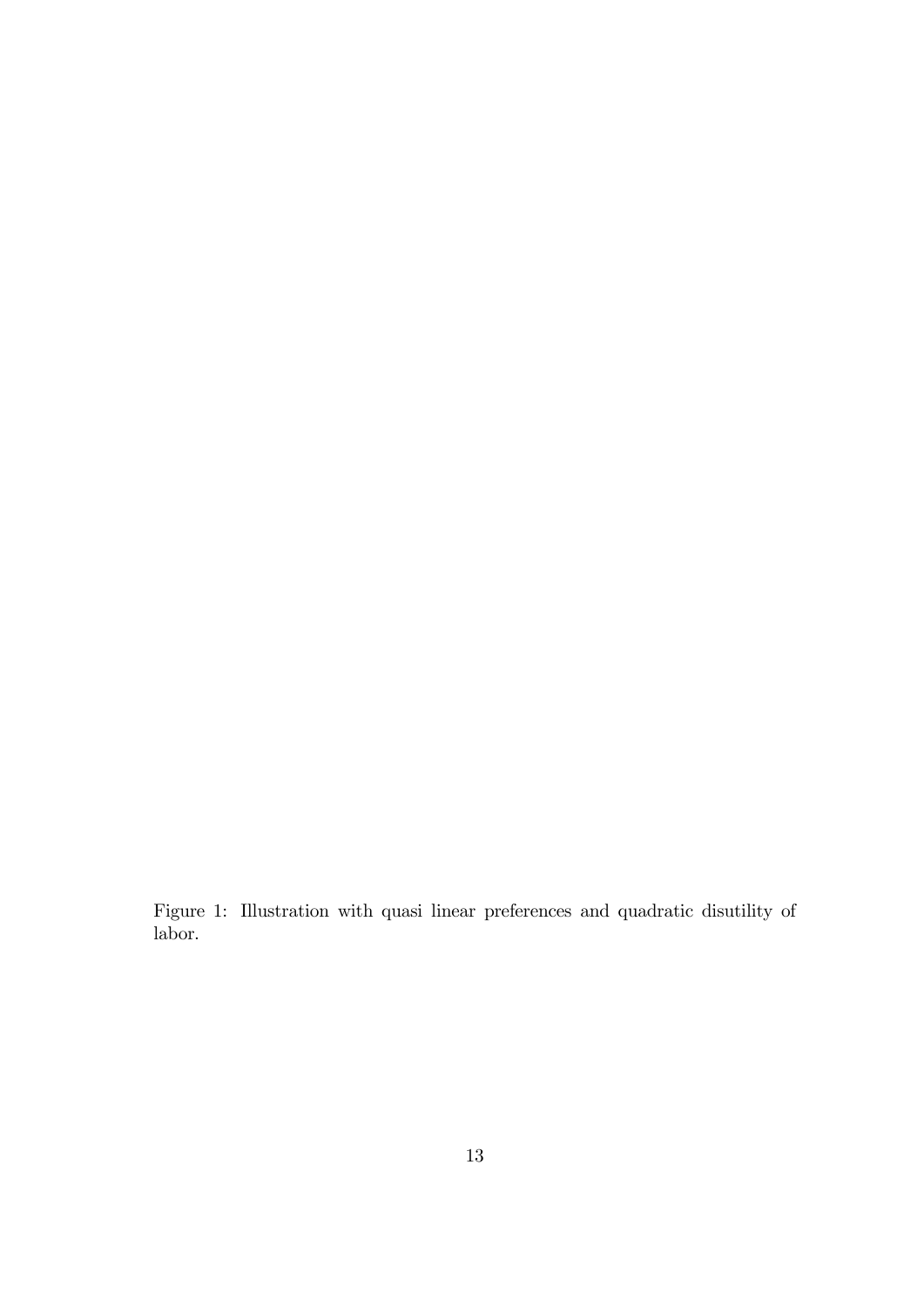equal wages as with unequal wage distribution and lump-sum taxes, we need a larger total level of human capital. $10$ 

The level of (per capita) welfare as a function of  $w_2$ , with  $w_1 = 2 - w_2$  over the range [1, 2] is represented on Figure 2. Not surprisingly this curve is monotonically increasing. Thus, whatever the level of  $w$  the first-best solution always implies maximum wage differentiation. But of course this only confirms our theoretical results from Section 3.

We now turn to the second-best optimum. To tackle this problem we maximize (utilitarian) welfare for a given level of  $w_2$ , with  $w_1 = 2 - w_2$ , subject to resource and self selection constraints. The resulting level of welfare is represented on Figure 2. Not surprisingly first- and second-best coincide for  $w_1 = w_2 = 1$ . From Proposition 2 we also expect them to coincide in the neighborhood of  $w_2 = 2$  (i.e.,  $w_1 = 0$ ). The really interesting feature about this welfare profile is that the curve is not monotonic. This means that while a large wage differential (when allowed by the level of  $\underline{w}$ ) is always better than wage equalization, small wage differentials may not be second-best optimal. In other words, when  $\underline{w}$  is large enough (more than roughly 0.8 in the example) wage equalization is effectively the second-best solution (and dominates  $w_1 = w$  and  $w_2 = 2 - w$ ). The orders of magnitude are of course of no relevance here but the illustration is sufficient to provide a counterexample and to show that a second-best solution with wage equalization can effectively arise.

Let us finally turn to the intuition behind this result. In the second-best, differentiating wages has two (contradictory) effects. First it is efficiency enhancing. This is shown by the fact the first best level of welfare is increasing in  $w_2$ . However, it also brings in an informational problem (unobservable types and the need for distortionary taxation). Interestingly this curve is also convex which mean that there are "increasing returns" to wage differentiation. Even though the shape of the curve is example specific, it is not surprising; recall the intuition

<sup>&</sup>lt;sup>10</sup>A larger level of "total" human captial with equal wage than under unequal wages would be possible with decreasing returns to education. See the concluding section.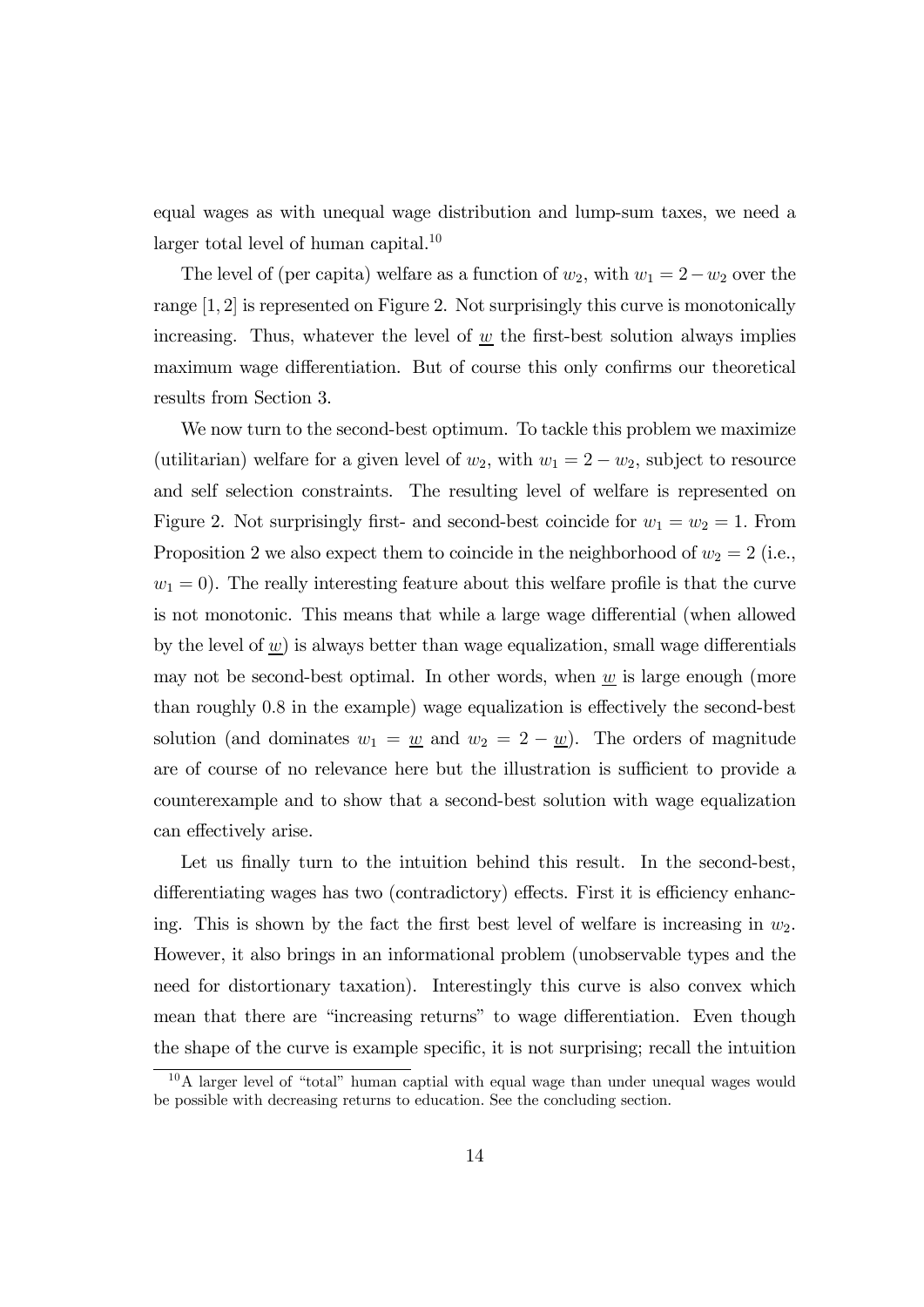Figure 2: Welfare as a function of  $w_2$ , with  $w_1 = 2 - w_2$  at the first best (solid curve) and the second-best (dotted curve) solutions.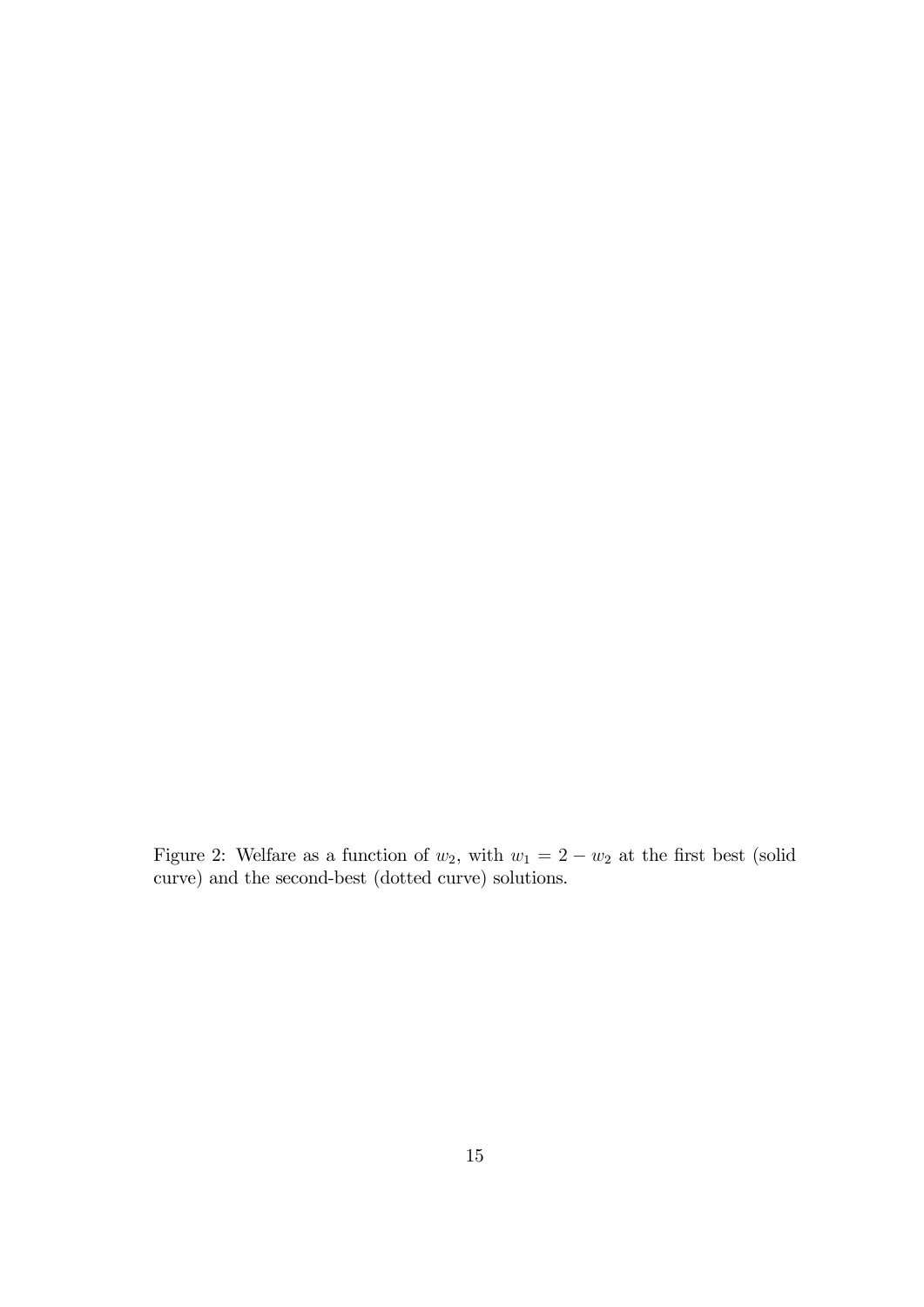behind Proposition 1 presented in Section 3. Because of these increasing returns the efficiency gain associated with a small wage differentiation is not sufficient to compensate for the adverse informational impact. However, a large degree of differentiation yields efficiency gains that outweigh the negative effects of information asymmetries.

# 6 Conclusion

When the productivities of otherwise identical individuals can be controlled through education expenses and when no subsequent redistribution through income taxation is available, it is clear the equal wage solution is very compelling. The question raised in this paper is different. We have studied the optimal distribution of productivity under the assumption that redistribution through an optimal income tax is also available. To give the equal wage outcome the best chance to emerge, we have assumed that individuals have identical learning abilities. Nevertheless, it turns out that in the first-best inequality is always preferable to equality. In the second-best this conclusion has to be qualified. It only holds if the lower limit on productivity is not to high. Either way, the underlying problem is inherently non convex and a simple inspection of first-order conditions can be very misleading.

Admittedly, our model is at odds with most models of education. We assume that all individuals are ex ante identical; we also assume away the idea that educational spending has decreasing returns and the fact that the total amount of expenditure is endogenous. Let us see what would be the implications of relaxing these three assumptions. Making educational spending endogenous (and not equal to 2) would not change the main result. Decreasing returns could make a difference. Assume for the sake of illustration that instead of  $w_1 + w_2 = 2$  we have  $\max(w_1, w_2) = 2$ , then it is clear that social optimality would imply  $w_1 = w_2$ ; see Figure 1. This illustration also makes it clear that the degree of decreasing returns to scale must be sufficiently strong to reverse our result. When the set of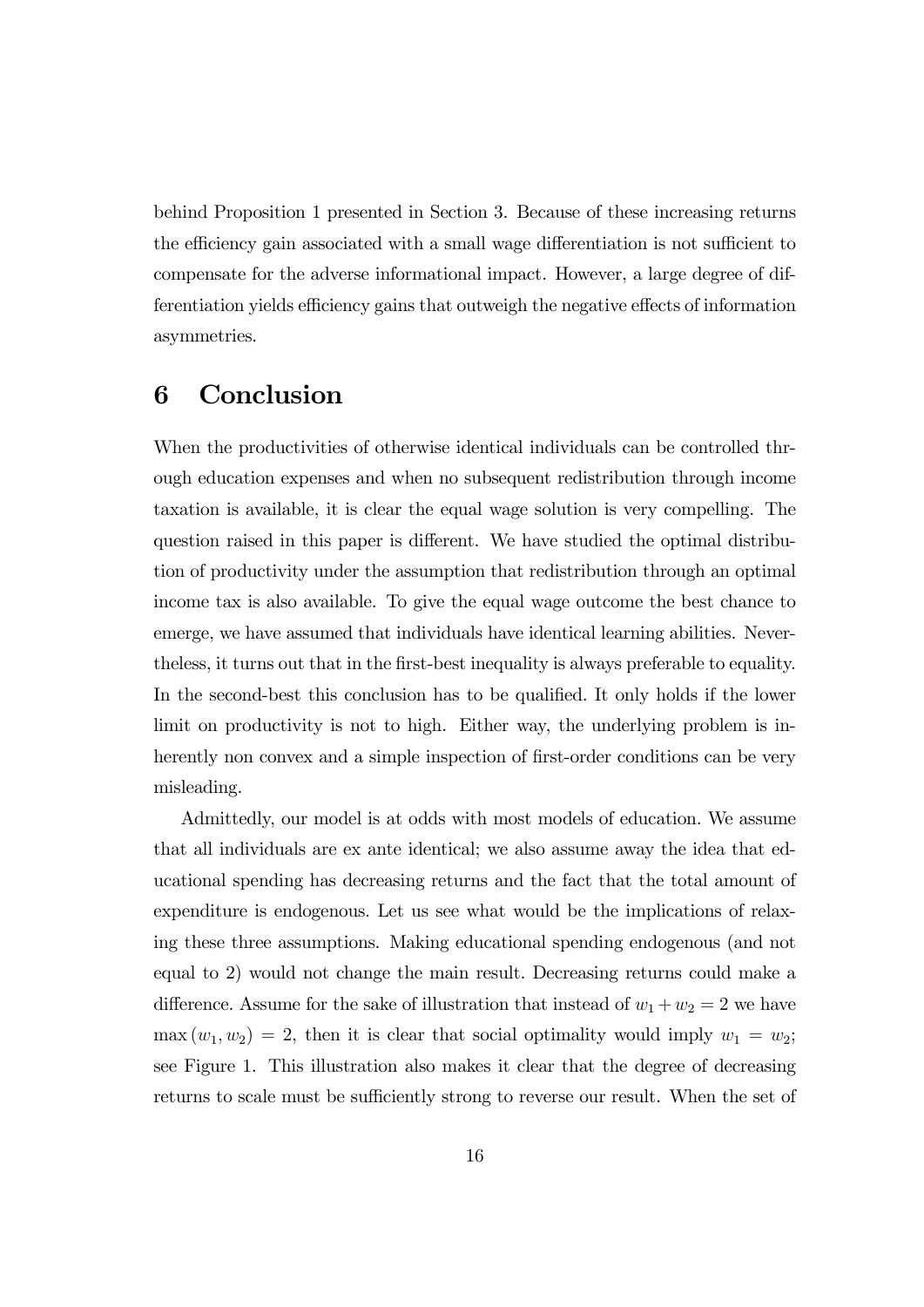feasible wages is convex but with a frontier sufficiently close to the line representing  $w_1 + w_2 = 2$  wages differentiation continues to be optimal. Roughly speaking the result is only reversed if the degree of concavity of the wage frontier is so large that its intersection with the 45 degree line is above the point  $(\sqrt{2}, \sqrt{2})$ . Finally, there is the assumption of uniform learning ability. If we were to assume different learning ability, then our results could only be strengthened. The main difference is that the individual with the higher wage level would be the more able.

To sum up, the somehow surprising result obtained in this paper is not just a technical curiosity, but would continue to hold in a more general class of setting. This calls for a number of remarks. First, it means that for people who are only concerned by the maximization of utilitarian social welfare the concept of "equality of opportunity", defined as equality of earning capacity, might be undesirable.

Second, one may find unsatisfactory a society that achieves full equality of utilities, but consist of a majority of individuals without education. If we think that education brings utility by itself and thus should be explicitly introduced in the utility function, our conclusion would be different. Finally, we have to keep in mind that for reasons pertaining to political economy redistribution through education may be easier than tax redistribution.

### References

- [1] Arrow, K. (1971), A utilitarian approach to the concept of equality in public expenditure, Quarterly Journal of Economics, 85, 409-415.
- [2] Athanasiou, E. (2007), Educational outcomes and equality of opportunity, unpublished.
- [3] Boadway, R. and P. Pestieau (2007), Tagging and Redistributive taxation, Annales d'Econométrie, 83-84, 123-147.
- [4] Becker, G. (1985) Human capital, effort and the sexual diviison of labor, Journal of Labor Economics, 3, S33-S58.